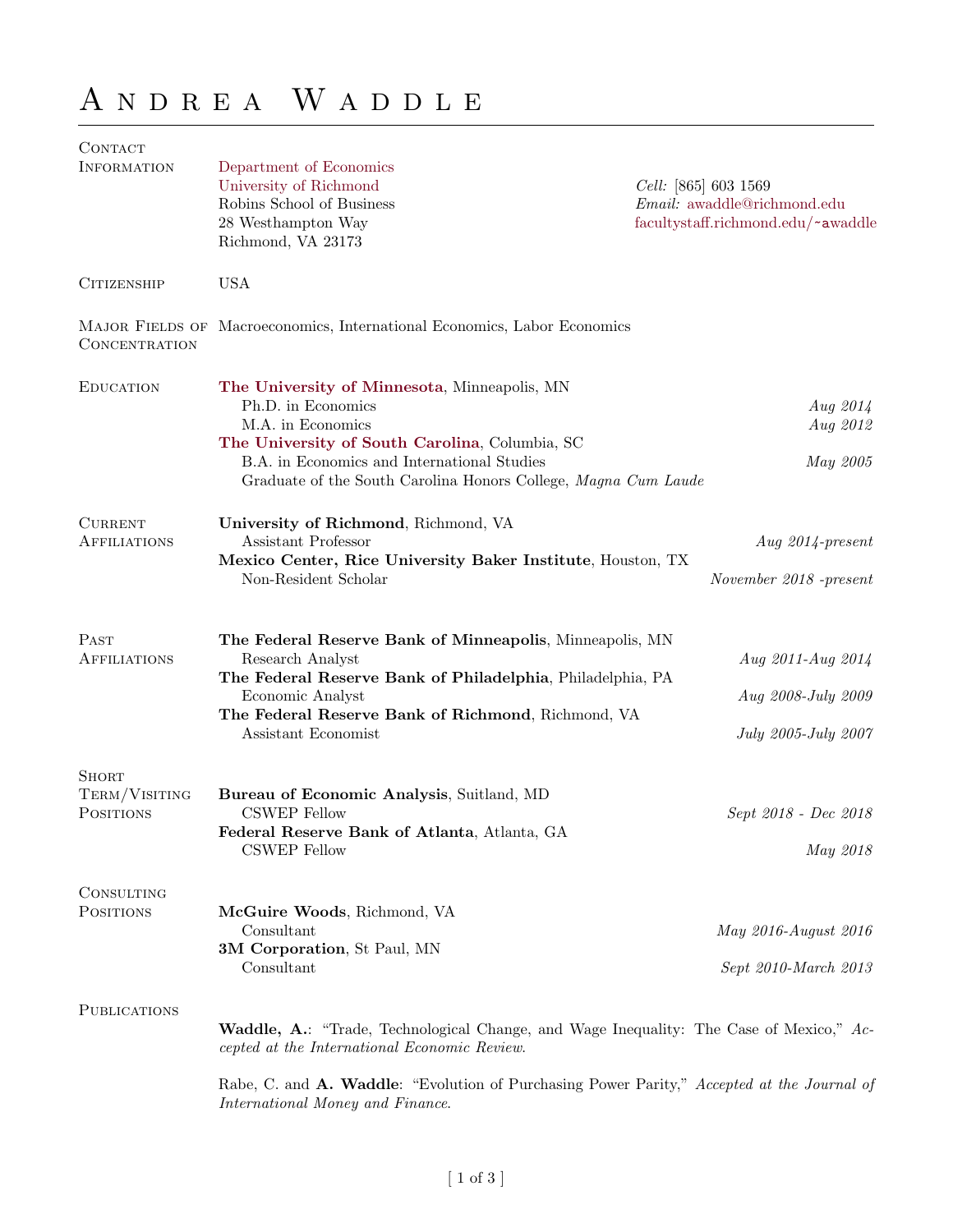Mandelman, F.S. and A. Waddle (2020): "Intellectual Property, Tariffs, and International Trade Dyanmics," Journal of Monetary Economics, 109, 86-103.

McGrattan, E. and A. Waddle (2020): "Impact of Brexit on Foreign Investment and Production," American Economic Journal: Macroeconomics, 12 (1), 76-103.

Waddle, A. (2019): "Globalization and Jobless Recoveries," Journal of Macroeconomics, 62(C).

Janicki, N. Moin, A. Waddle, and A. Wolman (2007): "Currency Quality and Changes in the Behavior of Depository Institutions," Federal Reserve Bank of Richmond Economic Quarterly, 93(1), 361-391.

Athreya, K. and A. Waddle (2007): "Implications of Some Alternatives to Capital Income Taxation," Federal Reserve Bank of Richmond Economic Quarterly, 94(1), 31-55.

Duarte, M., D. Restuccia, and A. Waddle (2007): " Exchange Rates and Business Cycles across Countries," Federal Reserve Bank of Richmond Economic Quarterly, 93(1), 57-76.

| <b>WORKING PAPERS</b><br>& PAPERS IN<br>PROGRESS | Impact of Renegotiating NAFTA on American Workers with C. Rabe.<br>Ending NAFTA: Impact on Global Production and Capital Flows with E. McGrattan.<br>Trade Liberalizations and their Impact on Foreign versus Domestic Investment with<br>M. Linask & C. Rabe.                                                                                                                                                                                                                                                                                                                                                                                                                                                                                                                                                                                                                                                                                                                                                                                                                                                                                                                                                                                                                                                                                                                                                                                                                                                                                                                                                                                                                                                                                                                                                                                                                                                                                                                                                         |
|--------------------------------------------------|------------------------------------------------------------------------------------------------------------------------------------------------------------------------------------------------------------------------------------------------------------------------------------------------------------------------------------------------------------------------------------------------------------------------------------------------------------------------------------------------------------------------------------------------------------------------------------------------------------------------------------------------------------------------------------------------------------------------------------------------------------------------------------------------------------------------------------------------------------------------------------------------------------------------------------------------------------------------------------------------------------------------------------------------------------------------------------------------------------------------------------------------------------------------------------------------------------------------------------------------------------------------------------------------------------------------------------------------------------------------------------------------------------------------------------------------------------------------------------------------------------------------------------------------------------------------------------------------------------------------------------------------------------------------------------------------------------------------------------------------------------------------------------------------------------------------------------------------------------------------------------------------------------------------------------------------------------------------------------------------------------------------|
| CONFERENCE &<br><b>SEMINAR</b><br>PRESENTATIONS  | 2019: Atlanta Fed (April); Carnegie-Rochester-NYU Conference on Public Policy, NYU (April);<br>International Trade and Finance Association Annual Meeting, Livorno, Italy (May); Board of<br>Governors (June); Liberal Arts Macro, Macalester College (August); Federal Reserve Bank of<br>Atlanta/IMF China Workshop, Atlanta, GA (September)<br>2018: Federal Reserve Bank of Dallas (March); Federal Reserve Bank of Atlanta (May); Society<br>for Economic Dynamics (July); BEA (November); University of Virginia (November)<br>2017: Virginia Commonwealth University (April); Virginia Economic Association Meetings, Fed-<br>eral Reserve Bank of Richmond (April); Midwest Macroeconomic Meetings, Louisiana State Uni-<br>versity (May); Society for Economic Dynamics, University of Edinburgh (June); Society for the<br>Advancement of Economic Theory (June); Williams College (October); Midwest Theory & Trade<br>(November); Southern Economic Association (November)<br>2016: Society for the Advancement of Economic Theory, IMPA (July)<br>2015: Midwest Macroeconomic Meetings, Washington University at St. Louis (May); Society for<br>the Advancement of Economic Theory, Cambridge University (July)<br>2014: Williams College (January); Congressional Budget Office (January); Census Bureau (Jan-<br>uary); Binghampton University (January); Rochester Institute of Technology (January); Uni-<br>versity of Richmond (January); Auburn University (January); Harvard University (February);<br>Colgate University (February); College of the Holy Cross (February); Lewis & Clark College<br>(February); Summer Meetings of the Econometric Society, University of Minnesota (June)<br>2013: Midwest Macroeconomic Meetings, University of Minnesota (October); Penn State Applied<br>Econ JMP Conference, Penn State University (April); XVIII Workshop on Dynamic Macroeco-<br>nomics, Universidad de Vigo (June)<br>2012: Midwest Macroeconomic Meetings, Notre Dame University (May) |
| PROFESSIONAL<br>ACTIVITIES                       | Professional Service Virginia Association of Economists Annual Meeting, Organizer; Virginia As-<br>sociation of Economists President (2020-present), President Elect (2019-2020), Board Member<br>(2017-present); Summer Meetings of the North American Econometric Society, Local Organizer                                                                                                                                                                                                                                                                                                                                                                                                                                                                                                                                                                                                                                                                                                                                                                                                                                                                                                                                                                                                                                                                                                                                                                                                                                                                                                                                                                                                                                                                                                                                                                                                                                                                                                                           |
|                                                  | Referee Portuguese Economic Journal, Journal of International Economics, International Eco-<br>nomic Review, Scandanavian Economic Journal, Review of International Economics, Journal of                                                                                                                                                                                                                                                                                                                                                                                                                                                                                                                                                                                                                                                                                                                                                                                                                                                                                                                                                                                                                                                                                                                                                                                                                                                                                                                                                                                                                                                                                                                                                                                                                                                                                                                                                                                                                              |